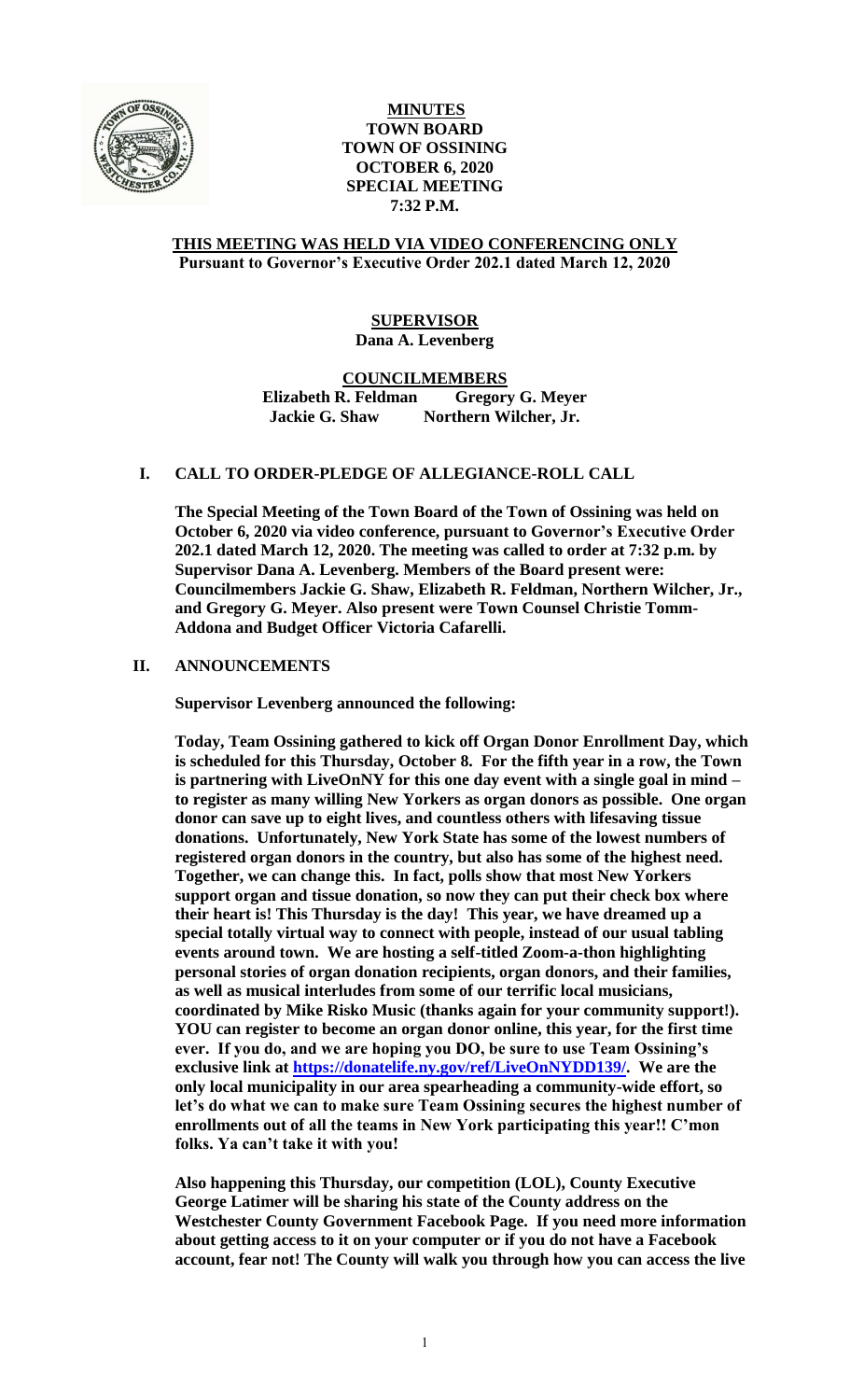**stream. And if you get distracted, you can hop over to our Organ Donor LiveStream to sign up!**

**This Friday, October 9 is the last day to register for something else critically important: To vote in the November General Election. It is easy to register online, just visit citizenparticipation.westchestergov.com. If you are not sure if you are registered to vote, you can also check your voter registration status on that webpage. Don't wait until it is too late!**

**For this November's election, New York voters have several options: voting by absentee ballot, voting in-person early starting on October 24, and voting inperson on Election Day. Visit the Board of Elections website, again citizenparticipation.westchestergov.com, for a complete list of early voting locations and to check what your polling place will be on Election Day. All voters in Westchester County can go to any of the 17 early voting sites across the county, but on Election Day, you must vote at your assigned polling place. Please note your polling place may have changed this year, so check the Board of Elections website to confirm your correct polling place or keep an eye out for a postcard in the mail with your information. Hours vary for early voting and we will be sharing out that information as we get a bit closer.** 

**If you are planning to vote by absentee ballot, the deadline for requesting an absentee ballot online, postmark, e-mail or fax is October 27. You can apply inperson for an absentee ballot up to the day before the election, November 2. To return your ballot, you have a few options – via mail if postmarked by November 3, hand delivering to the Westchester County Board of elections by November 3, or by bringing it to an early voting location from October 24 through November 1 or a poll site on November 3.** 

**Regardless of your political leanings, I think we can all agree this is going to be one of the most important elections in our lifetime. Make a plan today to vote, and ensure your voice is heard in this historic election.** 

**Thankfully, COVID cases in our area continue to remain low, but we are starting to see a slight uptick here, and also spikes in areas not too far away from us, including in New York City, Rockland and Orange Counties. As we get into the fall season, it remains as important as ever to wear your mask whenever you are in close proximity to others, wash your hands frequently, and get tested if you have been exposed to a positive case. You can also download the new "COVID Alert NY" app, which is available for download on your phone's app store. This app uses Bluetooth technology to alert users if they have been in close proximity to a positive case. This app is voluntary, anonymous, and does not use location services, GPS, or geographical information. No personal information will be shared. This app is an easy and savvy way to remain informed of potential exposure, allowing you to self-quarantine immediately, get tested, and reduce potential exposure to your family, friends, neighbors, coworkers, and others. You must be 18 years or older to use the app. Learn more at coronavirus.health.ny.gov/covid-alert-ny.** 

**And finally, you thought I was done with the 2020 Census! Since our last meeting, a federal judge in California ruled that Census operations must continue through October 31. We expect the federal government to continue to appeal this decision, so do not wait to respond to the 2020 Census, the deadline could potentially change on us at any time! Unincorporated Ossining currently has a 69.8% self-response rate – just 0.1% away from our 2010 response rate! Now that we have a few extra weeks to get our numbers up, let's do whatever we can to do better than we did 10 years ago. Ossining lost \$2500 per year since 2010 for every resident that did not complete the last Census. We do not want to leave any money on the table for the next 10 years. Share posts about the importance of the Census, call friends, ask your extended family members. The Census is a count of all residents, regardless of immigration status, age, or race.**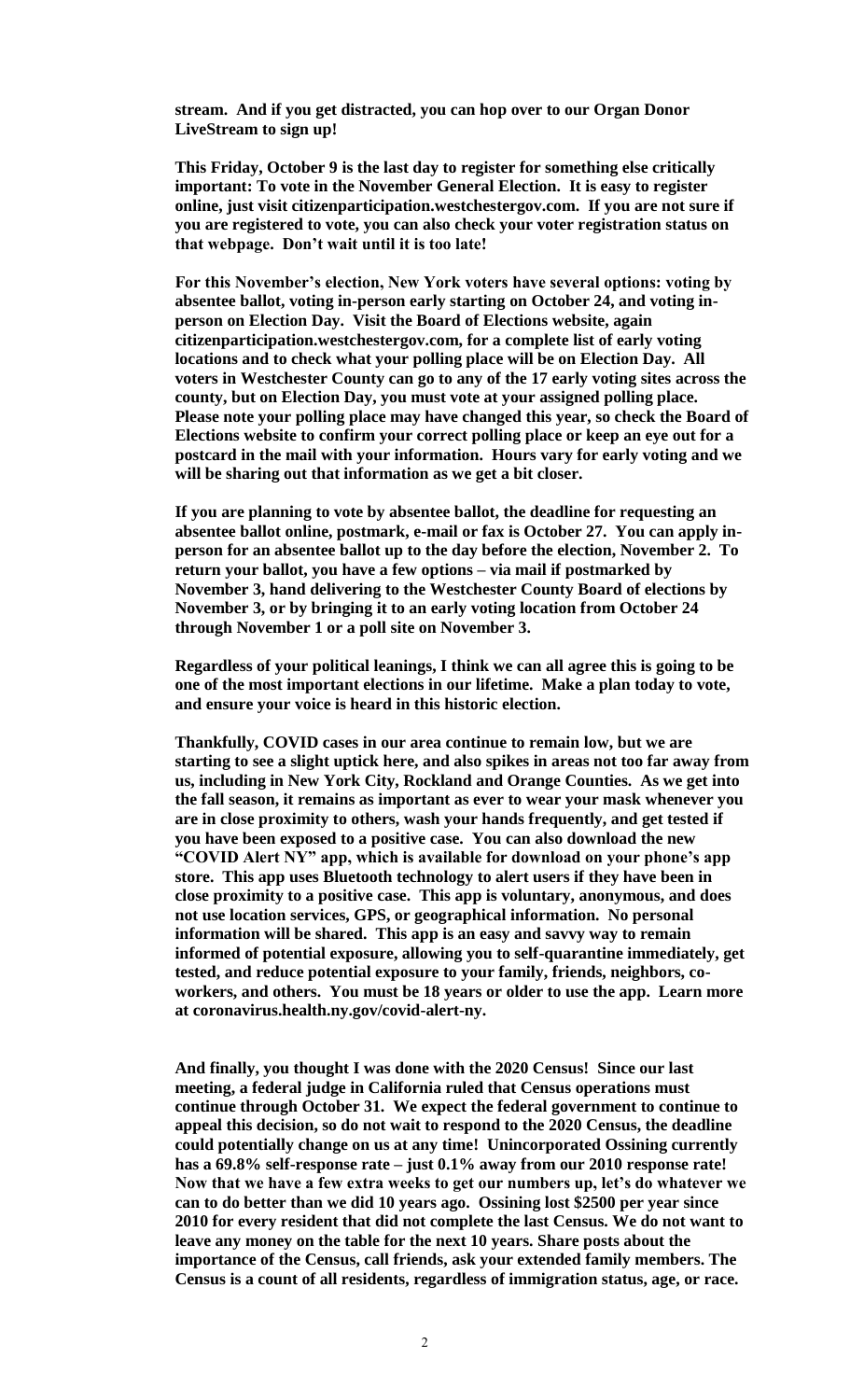**It takes only 10 minutes to complete, and is available in many languages, so if you have not filled it out yet, there are no excuses! Please do whatever you can to make sure Ossining is accurately counted in this Census!** 

## **III. BOARD RESOLUTIONS**

**A. Approval of Contract – Sparta Cemetery Grave Repair**

**Councilmember Feldman moved and it was seconded by Councilmember Shaw that the following resolution be approved.**

**Resolved, that the Town Board of the Town of Ossining authorizes the Supervisor to sign an agreement with the Ossining Historic Cemeteries Conservancy, Inc. (OHCC) and Robert Carpenter, Yonkers, NY for the repair of gravestones in Sparta Cemetery at a cost of \$1,250 to be paid for by OHCC, at no cost to the Town.** 

**Motion: Carried**

## **B. Approval of Retainer – Special Counsel**

**Councilmember Wilcher moved and it was seconded by Councilmember Feldman that the following resolution be approved.**

**Resolved, that the Town Board of the Town of Ossining authorizes the Supervisor to sign a retainer agreement dated October 1, 2020 with Leventhal, Mulaney, & Blinkoff, LLP, Roslyn, NY to provide legal services to the Town upon its request.**

**Motion: Carried**

## **C. Appointment – Seasonal Intermediate Clerk**

**Councilmember Feldman moved and it was seconded by Councilmember Wilcher that the following resolution be approved.**

**Resolved, that the Town Board of the Town of Ossining appoints Jeaneth Guinansaca, Cortlandt Manor, to the seasonal position of Part-Time Intermediate Clerk in the Town Clerk's office at an hourly rate of \$15, effective October 6, 2020.**

**Motion: Carried**

## **D. Approval of Contract – Wellness in Nutrition Program (WIN) & Nutrition Services Incentive Program (NSIP), Program Year 2020-2021**

**Councilmember Wilcher moved and it was seconded by Councilmember Feldman that the following resolution be approved.**

**Resolved, the Town Board of the Town of Ossining authorizes the Supervisor to sign a contract with the Westchester Department of Senior Programs and Services for the purposes of receiving funding for the Wellness in Nutrition Program (WIN) and the Nutrition Services Incentive Program (NSIP) for program year 2020-2021, at an amount not to exceed \$50,069, comprised of \$38,633 for WIN and \$11,436 estimated for NSIP.**

**Motion: Carried**

**E. Contract – Multi-Modal Capital Project Agreement**